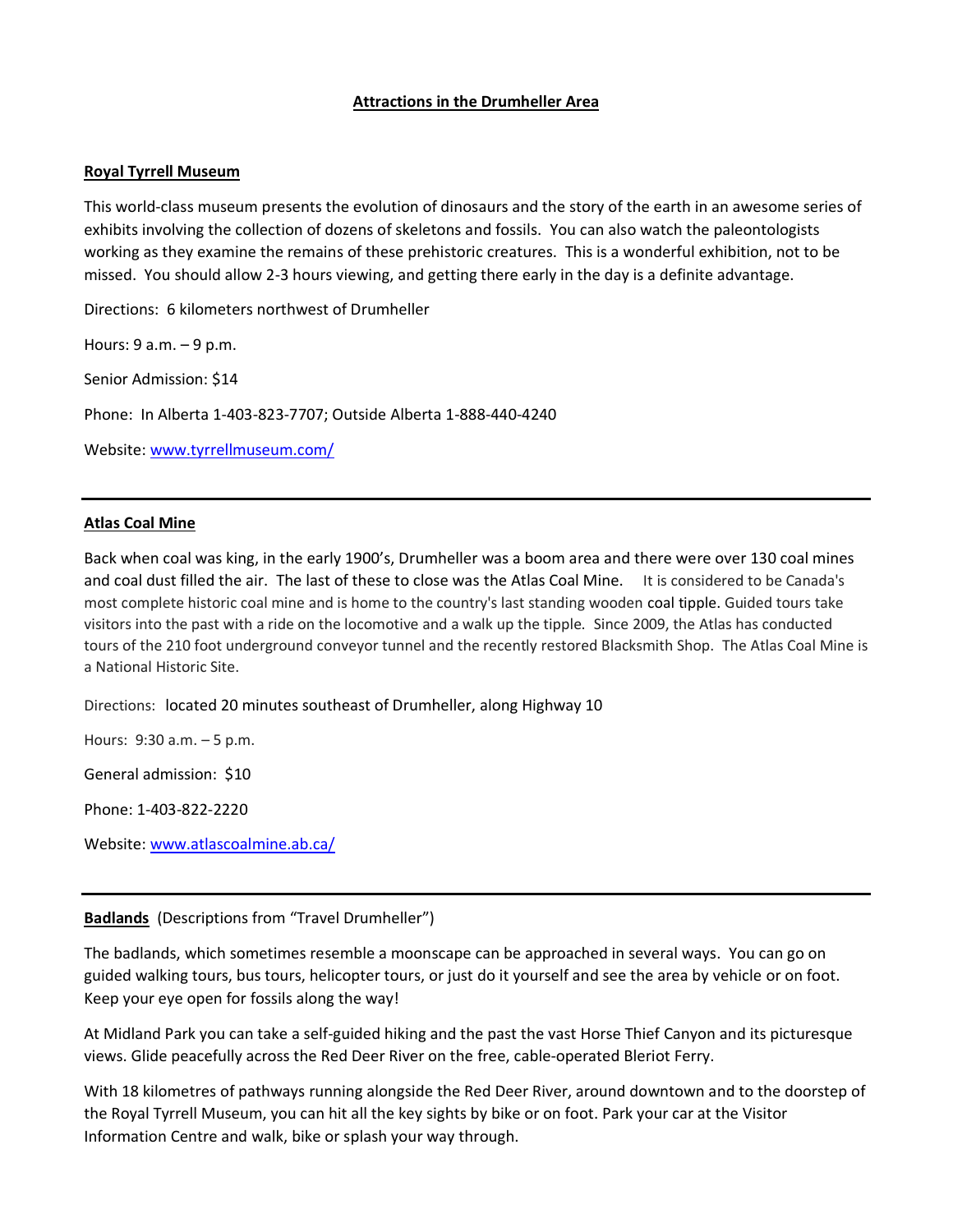**Heli-Tours** operate every day.

Costs: Horsethief Canyon Tour – 6 minutes - \$55 per person; Badlands tour – 12 minutes - \$110 per person; Atlas Coal Mine Tour (comprehensive) – 30 minutes \$314 per person.

Website: [www.alpinehelicopter.com/tour-category/drumheller-sightseeing-tours/](http://www.alpinehelicopter.com/tour-category/drumheller-sightseeing-tours/)

### **Hoodoos Trail**

The Drumheller hoodoos are internationally recognized icons of the Alberta badlands. Composed of sand and clay from the Horseshoe Canyon Formation, the solid, strong capstones protect the softer, underlying base creating their unique mushroom-like shape.

#### **Horseshoe Canyon**

A glacier-carved "U" surrounded by golden prairie, the aptly named Horseshoe Canyon is a dramatic introduction to the badlands. The dry, rocky valley walls can be rough on clothing and skin, but after a rare prairie rain the mud on the canyon floor is thick and slick as yogurt.

#### **Horsethief Canyon**

Horsethief Canyon works as well today as a hiding place from humanity as it did for outlaws more than a century ago. Spend the afternoon admiring colourful layers of rock while picturing the thieves who gave the canyon its name hiding in the coulees and rebranding their stolen mares.

### **Midland Provincial Park**

The Royal Tyrrell Museum stands on the southwest corner of the 280-hectare Midland Provincial Park. A trailhead a few hundred metres east of the museum marks a one-kilometre-long loop, where interpretive signs recount the glacial forces that sculpted the badlands.

Website: [www.albertaparks.ca/parks/central/midland-pp](http://www.albertaparks.ca/parks/central/midland-pp)

#### **Trekcetera Museum**

For something a little different - Trekcetera Museum is home to authentic, original costumes, props and set pieces used on various Star Trek series and movies. There are also authentic costumes and props from other movies and TV shows.

Phone: 1-403-823-6339

Location: 802 Hwy 9 S, Drumheller